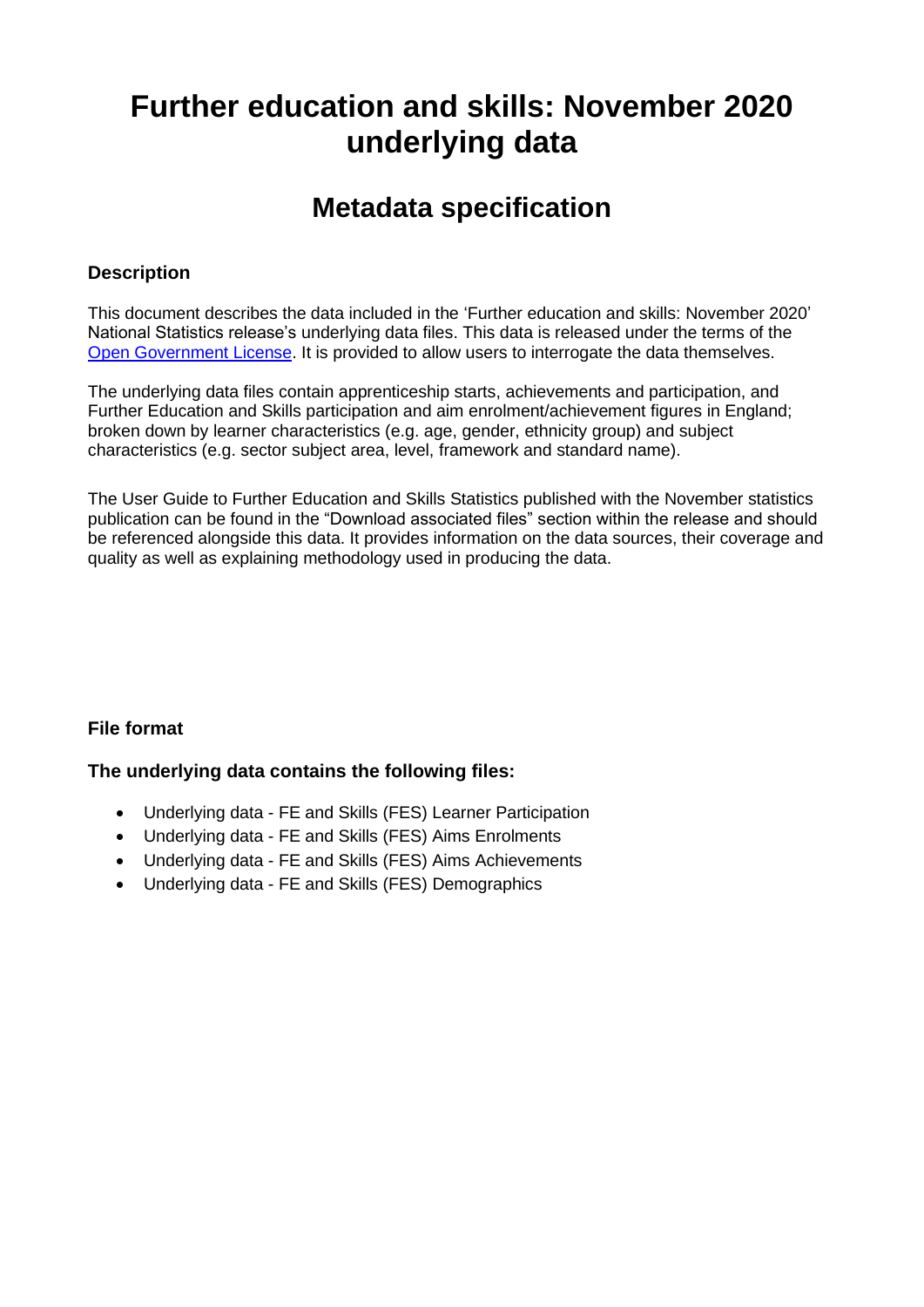| <b>File and description</b>                                                                                                                                                                                                                                                                                                                                                                                                                                                                                                                                                                                                                                               | Geographic<br>levels                                                                                                                      | <b>Time</b><br>period                                                               |
|---------------------------------------------------------------------------------------------------------------------------------------------------------------------------------------------------------------------------------------------------------------------------------------------------------------------------------------------------------------------------------------------------------------------------------------------------------------------------------------------------------------------------------------------------------------------------------------------------------------------------------------------------------------------------|-------------------------------------------------------------------------------------------------------------------------------------------|-------------------------------------------------------------------------------------|
| Underlying data for FE and Skills (FES) Learner Participation<br>underlying-data-fes-learner-participation-1920.csv                                                                                                                                                                                                                                                                                                                                                                                                                                                                                                                                                       |                                                                                                                                           |                                                                                     |
| <b>Volume of participants</b>                                                                                                                                                                                                                                                                                                                                                                                                                                                                                                                                                                                                                                             |                                                                                                                                           |                                                                                     |
| FES Participation All Age,<br>FES Participation 19P (19Plus)<br>ET Participation 19P (Education and Training)<br>Apprenticeship Participation Under 19<br>Apprenticeship Participation 19P<br><b>CL Participation (Community Learning)</b><br>CL Participation Personal and Community Development Learning<br>CL Participation Neighbourhood Learning in Deprived Communities<br>CL Participation Family English, Maths and Language<br><b>CL Participation Wider Family Learning</b><br>UKPRN, Provider Name, Provider Type,<br>Learner's Home Geography: region, local authority, local authority<br>district, parliamentary constituency, combined authority<br>Gender | National,<br>region,<br>local<br>authority,<br>local<br>authority<br>district,<br>parliamentary<br>constituency,<br>combined<br>authority | 2017/18<br>(full<br>year)<br>2018/19<br>(full<br>year)<br>2019/20<br>(full<br>year) |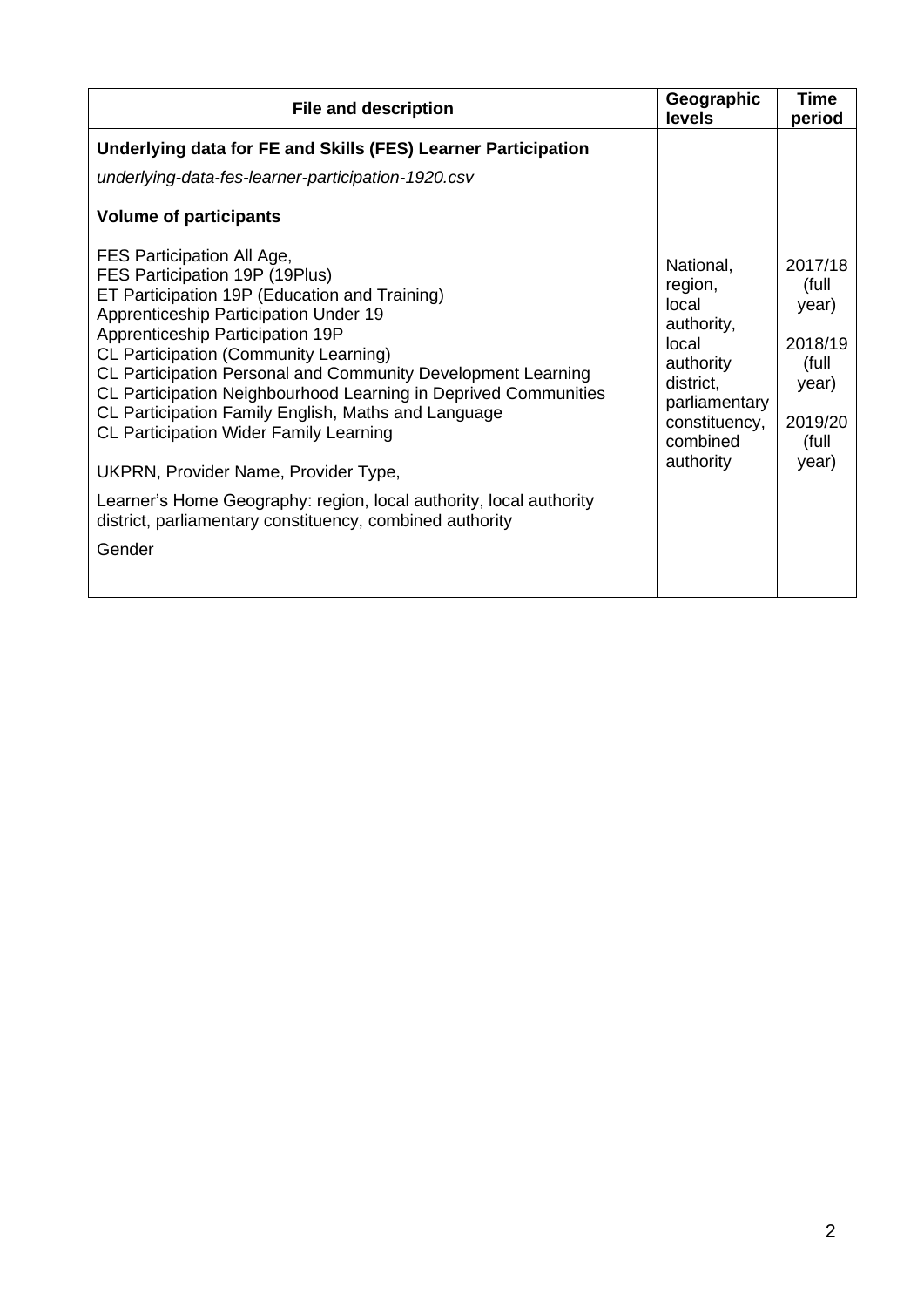| <b>Underlying data for FE and Skills (FES) Aims Enrolments</b>                                                                                        |                            |                  |
|-------------------------------------------------------------------------------------------------------------------------------------------------------|----------------------------|------------------|
| underlying-data-fes-aims-enrolments-1920.csv                                                                                                          |                            |                  |
| Volume of Enrolments by Aim                                                                                                                           |                            |                  |
| Number of FES Aims Enrolments All Age<br>Number of FES Aim Enrolments 19P(19plus)<br>Number of ET Aims Enrolments 19P<br>Number of CL Aims Enrolments |                            |                  |
| Number of Apprenticeships U19 (Under 19)<br>Number of Apprenticeships 19P (19 plus)                                                                   | National,                  |                  |
|                                                                                                                                                       | region,<br>local           |                  |
| UKPRN, Provider Name, Provider Type,                                                                                                                  | authority,                 |                  |
| Age summary with unknowns, age detailed, age youth adult                                                                                              | local<br>authority         | 2019/20<br>(full |
| Notional NVQ level                                                                                                                                    | district,<br>parliamentary | year)            |
| Learners Home Geography: region, local authority, local authority district,<br>parliamentary constituency, combined authority                         | constituency,<br>combined  |                  |
| Learners Delivery Geography: region, local authority, local authority<br>district, parliamentary constituency, combined authority                     | authority                  |                  |
| Gender,                                                                                                                                               |                            |                  |
| Learning aim title, learning aim reference, learning aim type                                                                                         |                            |                  |
| SSA T1 (Sector Subject Area Tier 1), SSA T2 (Sector Subject Area Tier<br>$2$ ), STEM <sup>1</sup> flag                                                |                            |                  |

<span id="page-2-0"></span><sup>1</sup> Please note, the STEM flag includes those within the following sector subject tier 1 areas: Construction, Planning and the Built Environment, Engineering and Manufacturing Technologies, Information and Communication Technology, and Science and Mathematics.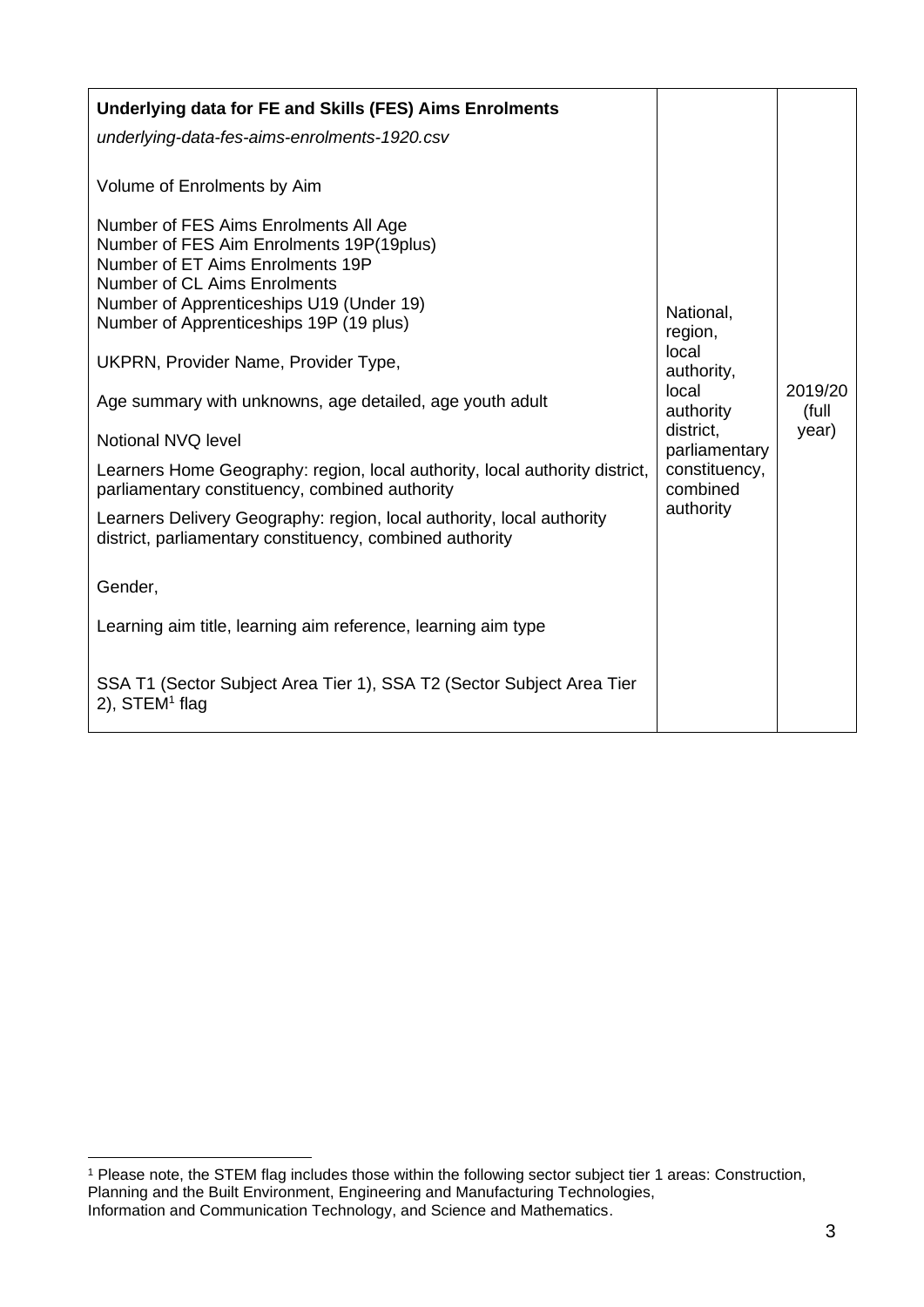| Underlying data for FE and Skills (FES) Aims Achievements<br>underlying-data-fes-aims-achievements-1920.csv<br>Volume of achievements by Aim<br>Number of FES Aims Achievements All Age<br>Number of FES Aim Achievements 19P(19plus)<br>Number of ET Aims Achievements 19P<br>Number of CL Aims Achievements<br>Number of Apprenticeship Aims Achievements U19 (Under 19)<br>Number of Apprenticeship Aims Achievements 19P (19 plus)<br>UKPRN, Provider Name, Provider Type,<br>Age summary with unknowns, age detailed, age youth adult,<br>Notional NVQ level<br>Learners Home Geography: region, local authority, local authority district,<br>parliamentary constituency, combined authority<br>Learners Delivery Geography: region, local authority, local authority<br>district, parliamentary constituency, combined authority<br>Gender, | National,<br>region,<br>local<br>authority,<br>local<br>authority<br>district,<br>parliamentary<br>constituency,<br>combined<br>authority | 2019/20<br>(full<br>year) |
|----------------------------------------------------------------------------------------------------------------------------------------------------------------------------------------------------------------------------------------------------------------------------------------------------------------------------------------------------------------------------------------------------------------------------------------------------------------------------------------------------------------------------------------------------------------------------------------------------------------------------------------------------------------------------------------------------------------------------------------------------------------------------------------------------------------------------------------------------|-------------------------------------------------------------------------------------------------------------------------------------------|---------------------------|
| Learning aim title, learning aim reference, learning aim type<br>SSA T1 (Sector Subject Area Tier 1), SSA T2 (Sector Subject Area Tier<br>$2)$ , STEM <sup>1</sup>                                                                                                                                                                                                                                                                                                                                                                                                                                                                                                                                                                                                                                                                                 |                                                                                                                                           |                           |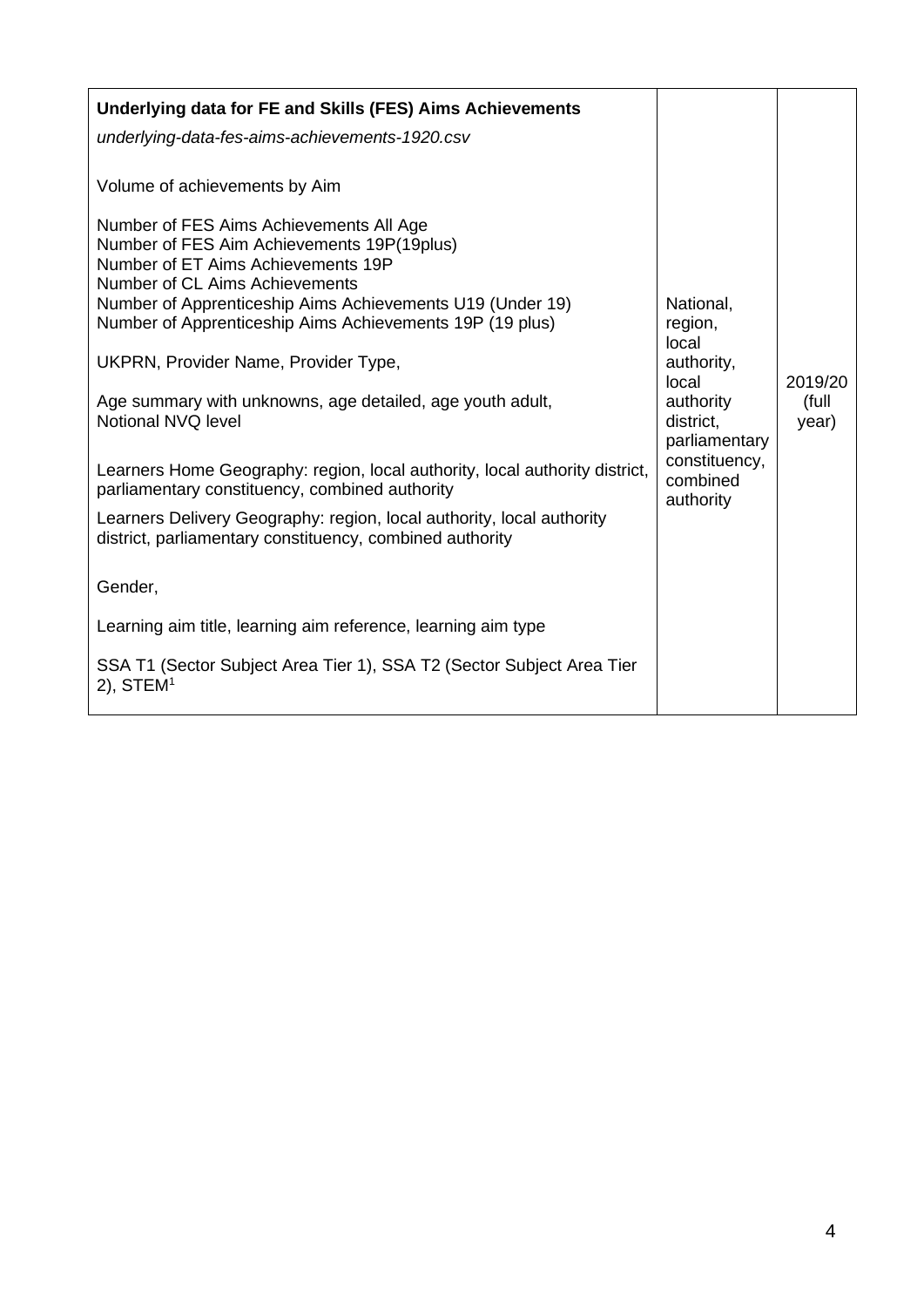| Underlying data for FE and Skills (FES) Demographics                                                                                                                  |          |                                                                         |
|-----------------------------------------------------------------------------------------------------------------------------------------------------------------------|----------|-------------------------------------------------------------------------|
| underlying-data-fes-demographics-1920.csv                                                                                                                             |          | 201415                                                                  |
| This csv is rounded and contains pre-calculated totals. Please be<br>aware when using this tool to derive further breakdowns.                                         |          | (full<br>year)                                                          |
| Learner Participation by Level                                                                                                                                        |          | 201516<br>(full<br>year)                                                |
| Levels -<br>Below Level 2 (excluding English and maths)<br>English and maths<br>Full Level 2<br>Full Level 3<br>Level 2<br>Level 3<br>Level $4+$<br>No Level Assigned | National | 201617<br>(full<br>year)<br>201718<br>(full<br>year)<br>201819<br>(full |
| Ethnicity major group, Ethnicity minor group detailed                                                                                                                 |          | year)                                                                   |
| Gender,                                                                                                                                                               |          | 201920                                                                  |
| Age detailed, age youth adult                                                                                                                                         |          | (full<br>year)                                                          |
| Learning difficulty and/or disability                                                                                                                                 |          |                                                                         |

### **Annex A – Field Listing**

A full list of the fields used in the underlying data files is given below:

| Variable name     | <b>Variable description</b>                                                      |
|-------------------|----------------------------------------------------------------------------------|
| Achievement       | A qualification or apprenticeship has successfully been gained.                  |
|                   |                                                                                  |
|                   | The columns used are any of the following:                                       |
|                   | Apprenticeship 19P Aims Achievements Funded Only,                                |
|                   | Apprenticeship Under 19 Aims Achievements Funded Only,                           |
|                   | Community Learning Aims Achievements,                                            |
|                   | ET 19P Aims Achievements,                                                        |
|                   | FES 19P Aims Achievements,                                                       |
|                   | FES All Age Aims Achievements                                                    |
| AgeAcademic Group | Age of the learner is as at the 31 <sup>st</sup> August of the reported academic |
| AgeAcademic 19P   | year.                                                                            |
| Age               | Where apprenticeship starts / achievements is being reported                     |
| or Age Group      | age of the apprentice at the start of the apprenticeship.                        |
| or Age Summary    |                                                                                  |
|                   | Where participation is being reported, age of the learner is as at the           |
|                   | 31 <sup>st</sup> August of the reported academic year.                           |
|                   |                                                                                  |
|                   | Age categories (Under 19, 19-24, 25+)                                            |
| Age Youth Adult   | Where apprenticeship starts / achievements is being reported                     |
|                   | Age group of the apprentice at the start of the apprenticeship.                  |
|                   |                                                                                  |
|                   | Where participation is being reported, age of the learner is as at the           |
|                   | 31 <sup>st</sup> August of the reported academic year.                           |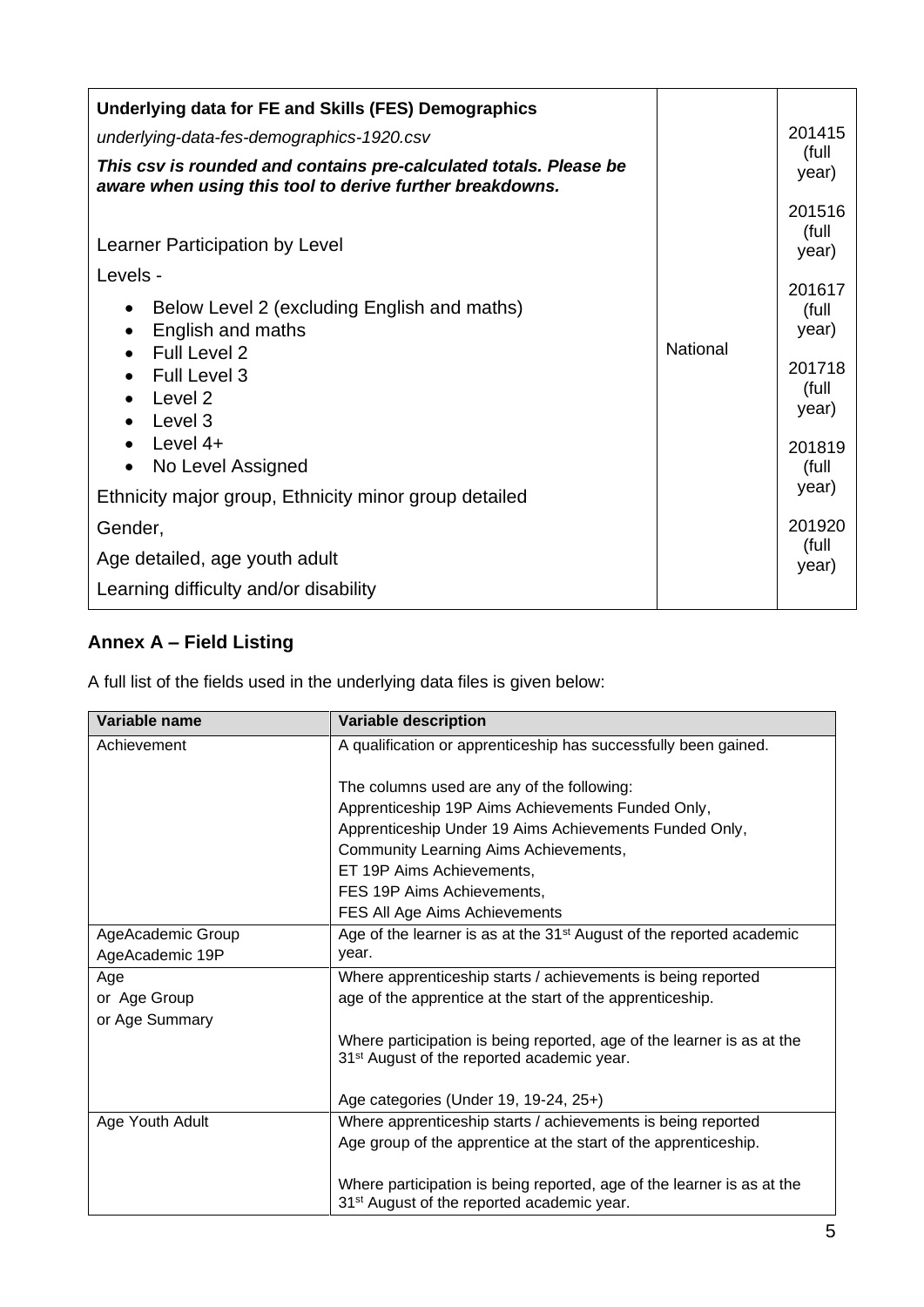|                            | Age categories (Under 19, 19+)                                                                                                         |
|----------------------------|----------------------------------------------------------------------------------------------------------------------------------------|
| Age Detailed               | Where apprenticeship starts / achievements is being reported                                                                           |
|                            | Age group of the apprentice at the start of the apprenticeship.                                                                        |
|                            |                                                                                                                                        |
|                            | Where participation is being reported, age of the learner is as at the                                                                 |
|                            | 31 <sup>st</sup> August of the reported academic year.                                                                                 |
|                            |                                                                                                                                        |
|                            | Age categories (Under 19, 19-24, 35-44, 45-49, 45-59, 60+)                                                                             |
| App Level 6P               | Level of the apprenticeship Level 6 or Level 7.                                                                                        |
| Apps Level Degree          | Apprenticeship is equivalent to a degree.                                                                                              |
| <b>BAME Flag</b>           | Indicates learners or aims taken by learners in the following ethnic                                                                   |
|                            | groups:                                                                                                                                |
|                            | Asian/Asian British                                                                                                                    |
|                            | Black/African/Caribbean/Black British                                                                                                  |
|                            | Mixed/Multiple Ethnic Group                                                                                                            |
|                            | Other Ethnic Group ethnicity groups.                                                                                                   |
| Delivery_Region            | Geographical breakdown based on the delivery postcode                                                                                  |
| Delivery_PCON              |                                                                                                                                        |
| Delivery_LA                | <b>PCON</b> = Parliamentary Constituency                                                                                               |
| Delivery_LAD               | $LA = Local Authority$                                                                                                                 |
| Delivery_CA                | LAD = Local Authority District                                                                                                         |
|                            | $CA = Combined$ Authority                                                                                                              |
|                            |                                                                                                                                        |
| Delivery_Region_Code       | Reference code assigned to the geographical breakdowns based on                                                                        |
| Delivery_PCON_Code         | delivery postcode                                                                                                                      |
| Delivery_LA_Code           |                                                                                                                                        |
| Delivery_LAD_Code          |                                                                                                                                        |
| Delivery_CA_Code           |                                                                                                                                        |
|                            |                                                                                                                                        |
| Detailed Level or          | Level of the apprenticeship (Level 2; 3; 4; 5; 6; 7).                                                                                  |
| <b>Apps Level Detailed</b> |                                                                                                                                        |
| Enrolments                 | Enrolments indicates that a learner was on a framework or aim during                                                                   |
|                            | a period.                                                                                                                              |
|                            |                                                                                                                                        |
|                            | The columns used are any of the following:                                                                                             |
|                            | Apprenticeship 19P Aims Enrolments Funded Only,<br>Apprenticeship Under 19 Aims Enrolments Funded Only,                                |
|                            | <b>Community Learning Aims Enrolments,</b>                                                                                             |
|                            | ET 19P Aims Enrolments,                                                                                                                |
|                            | FES 19P Aims Enrolments,                                                                                                               |
|                            | FES All Age Aims Enrolments                                                                                                            |
| Ethnicity                  | Learners ethnicity (i.e. the self-declared ethnicity from which the                                                                    |
|                            | Ethnicity group is derived).                                                                                                           |
| <b>Ethnicity Group</b>     | The self-declared ethnicity group of the learner (Asian/Asian British;                                                                 |
|                            | Black/African/Caribbean/Black British; Mixed/Multiple Ethnic Group;                                                                    |
|                            | Not App/Known; Other Ethnic Group; White; Totals).                                                                                     |
| <b>Ethnicity Detailed</b>  | African, Any other Asian Background, Any other                                                                                         |
|                            | Black/African/Caribbean Background, Any other ethnic group, Any<br>other Mixed/multiple ethnic background, Any other White Background, |
|                            | Arab, Bangladeshi, Caribbean, Chinese,                                                                                                 |
|                            | English/Welsh/Scottish/Northern Irish/ British, Gypsy or Irish Traveller,                                                              |
|                            | Indian, Not Provided, Pakistani, Total, White and Asian, White and                                                                     |
|                            | Black Caribbean, White and Black African                                                                                               |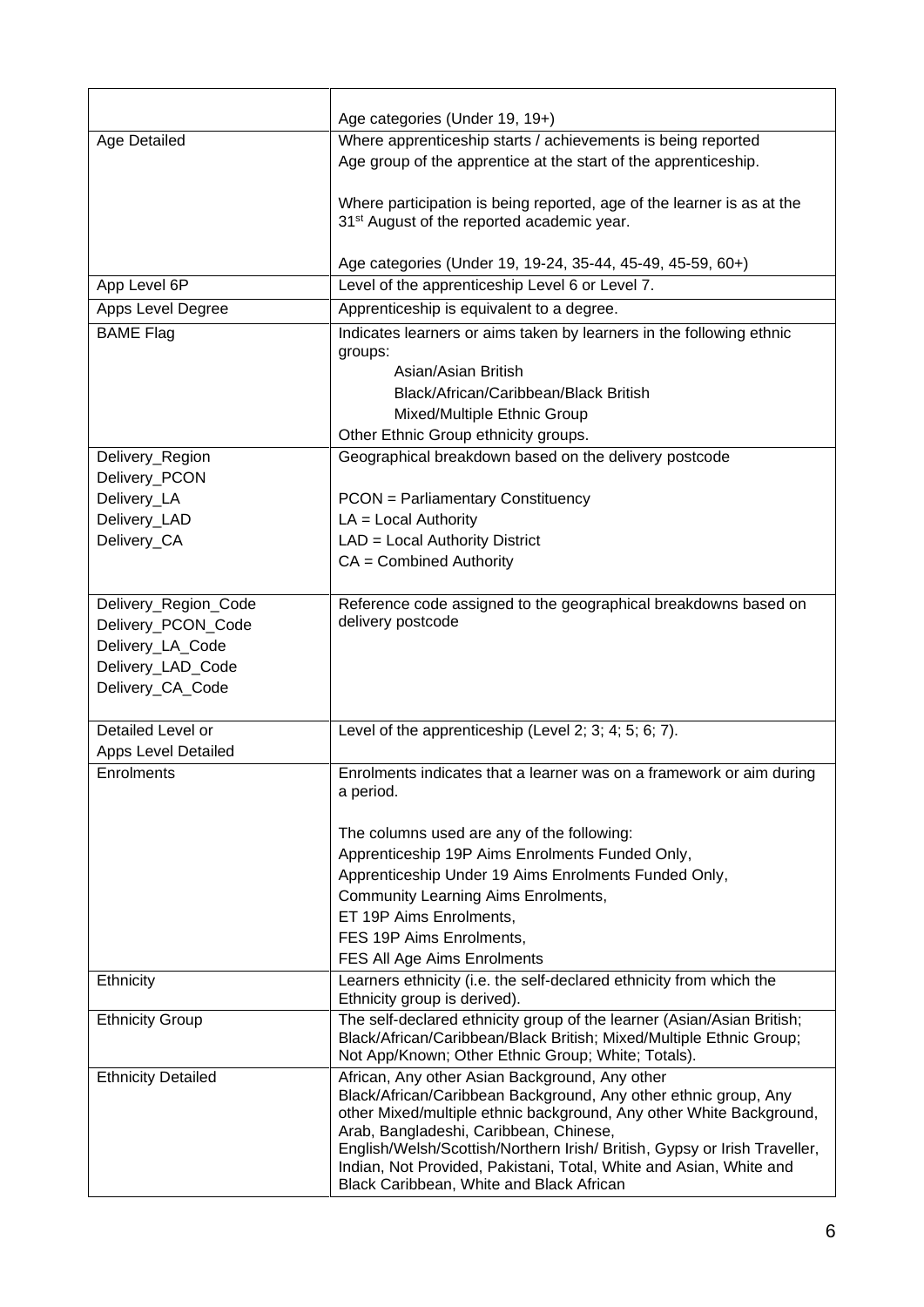| Framework/Standard Name                               | The name of the framework or standard.                                                                                                                                                              |
|-------------------------------------------------------|-----------------------------------------------------------------------------------------------------------------------------------------------------------------------------------------------------|
| Or Framework/Standard Title                           |                                                                                                                                                                                                     |
| Framework/Standard Flag                               | Defines if the apprenticeship is a standard or framework.                                                                                                                                           |
| Framework/Standard Code                               | Reference code assigned to a framework / standard                                                                                                                                                   |
| Learner_Home_Region                                   | Geographical breakdown based on the learner home postcode.                                                                                                                                          |
| Learner_Home_PCON                                     |                                                                                                                                                                                                     |
| Learner_Home_LA                                       | <b>PCON</b> = Parliamentary Constituency                                                                                                                                                            |
| Learner_Home_LAD                                      | $LA = Local Authority$                                                                                                                                                                              |
| Learner_Home_CA                                       | LAD = Local Authority District                                                                                                                                                                      |
| Learner Home LEP                                      | $CA = Combined$ Authority                                                                                                                                                                           |
|                                                       | LEP = Local Enterprise Partnership                                                                                                                                                                  |
| Learner_Home_Region_Code                              | Reference code assigned to the geographical breakdowns based on                                                                                                                                     |
| Learner_Home_PCON_Code                                | learner home postcode                                                                                                                                                                               |
| Learner_Home_LA_Code                                  |                                                                                                                                                                                                     |
| Learner_Home_LAD_Code                                 |                                                                                                                                                                                                     |
| Learner_Home_CA_Code                                  |                                                                                                                                                                                                     |
| Learner_Home_LEP_Code                                 |                                                                                                                                                                                                     |
| <b>Funding Type</b>                                   | Funding source of the apprenticeship (supported by ASA levy funds;<br>Other; Totals).                                                                                                               |
| Gender                                                | Gender of the apprentice.                                                                                                                                                                           |
| Learning Aim                                          | Learning Aim is a generic term which includes qualifications, courses<br>and learning events under a general title.                                                                                 |
| Learning Aim Reference                                | Reference code for a learning aim which corresponds to the ILR                                                                                                                                      |
| Learning Aim Title                                    | Title of a learning aim                                                                                                                                                                             |
| Learning Aim Type                                     | The type of learning aim awarded (e.g. A Level, Diploma, Certificate)                                                                                                                               |
| Level                                                 | Apprenticeship level (Intermediate, advanced or higher).                                                                                                                                            |
| Or App Level                                          | Or FE and Skills programmes Level (Entry , 1, 2, 3, 4, 5, 6, 7, High Level)                                                                                                                         |
| Learner Participation Q1, Q2,<br>Q3, Q4, or Full Year | Learner was in learning at any point during the indicated quarter or any<br>point during the year (Full year)                                                                                       |
| Length of Employment                                  | Number of months that an apprentice was employed before<br>commencing an apprenticeship. Banded 0-3mths, 4-6, 7-12, 12+<br>months                                                                   |
| LLDD                                                  | Defines if the learner self declares that they are a learner with a<br>learning difficulty and/or disability.                                                                                       |
| Notional NVQ Level                                    | The Notional NVQ Level indicates the level of a qualification on the<br>NVQ scale or a notional level where an aim has not been assigned a<br>level on the National Qualifications Framework (NQF). |
|                                                       | The values used in this classification are:                                                                                                                                                         |
|                                                       | Level 1 and entry                                                                                                                                                                                   |
|                                                       | Level <sub>2</sub>                                                                                                                                                                                  |
|                                                       | Level 3                                                                                                                                                                                             |
|                                                       | Level 4, 5 and Higher Education (HE)                                                                                                                                                                |
|                                                       | Level not specified                                                                                                                                                                                 |
| Participation                                         | Learner was in learning at any point during the year                                                                                                                                                |
|                                                       | The column used are any of the following:                                                                                                                                                           |
|                                                       | FES All Age,                                                                                                                                                                                        |
|                                                       | FES_Total19P,                                                                                                                                                                                       |
|                                                       | ET 19P,                                                                                                                                                                                             |
|                                                       | CL Participation, CL_Personal and Community Development Learning,<br>CL_Neighbourhood Learning in Deprived Communities,                                                                             |